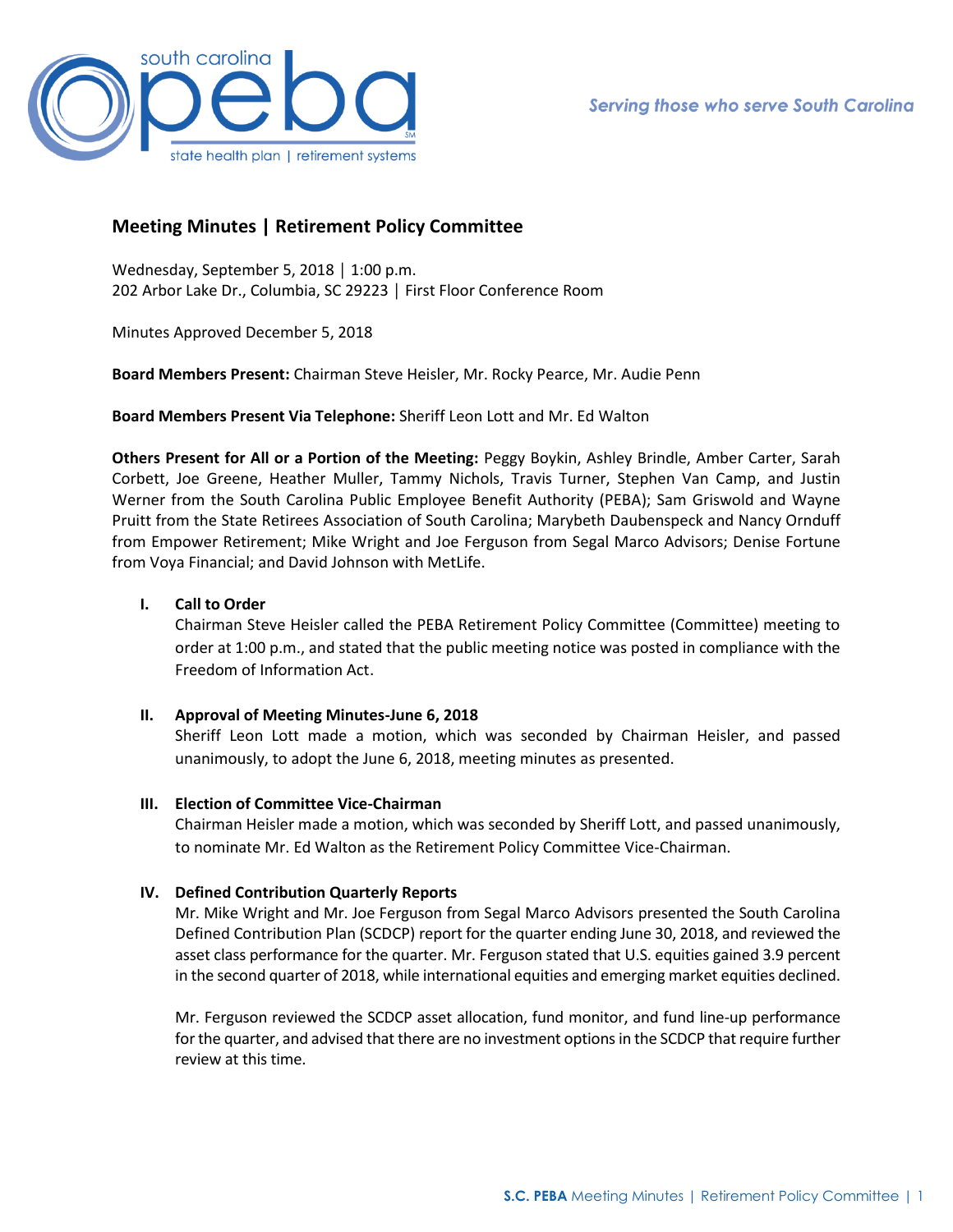Mr. Ferguson turned the discussion to the State Optional Retirement Program (State ORP) investment performance for the second quarter of 2018, and reported that the Mass Mutual INVESCO Small Cap Discovery fund fell below its index for both the three and five year periods, but placed in the top half of its peers for the same periods. Mr. Ferguson stated that Segal Marco will continue to monitor performance returns.

Mr. Ferguson stated that the Mass Mutual Thornburg Developing World fund has underperformed over the three and five year periods compared to its benchmark and peer group universe, and Segal Marco recommends that this fund be replaced.

Mr. Ferguson reported that the Mass Mutual Ivy Science and Technology fund fell below its index and peer group median for both the three and five year periods, and Segal Marco will continue to monitor this fund on an informal basis.

Mr. Ferguson also noted that the TIAA CREF Inflation Linked Bond fund fell below its index and peer group median for both the three and five year periods, and Segal Marco will continue to monitor this fund on an informal basis as well.

### **V. Formal Review and Recommendation- Thornburg Developing World**

Mr. Wright stated that Segal Marco conducted a formal review of the Thornburg Developing World Strategy fund, and recommends that it be terminated from the Mass Mutual investment line up due to the fund failing the criteria related to the performance versus benchmarks and the performance versus peer funds. Segal recommended that all assets be mapped to the replacement JP Morgan Emerging Markets Equity fund.

Sheriff Lott made a motion, which was seconded by Chairman Heisler, and passed unanimously, to replace the Thornburg Developing World Strategy fund with the JP Morgan Emerging Markets Equity fund.

#### **VI. Deferred Compensation Program Plan Summary**

Ms. Nancy Ornduff, from Empower Retirement, presented the second quarter plan activity summary to the Committee. Ms. Ornduff stated that the South Carolina Deferred Compensation Program was awarded an APEX Award of Excellence for the 2017 roll-in campaign.

Ms. Ornduff concluded by reviewing a Plan statistics summary, a review of completed communications projects, and educational campaigns.

#### **VII. Old Business/Director's Report**

Ms. Peggy Boykin, Executive Director, stated that the PEBA Board Retreat will be October 3-4, 2018, and will include educational sessions and a regular business meeting. Ms. Boykin advised that the Board will need to approve the initial 2020 State Health Plan budget requirements, and will also vote on the Committee recommendation to replace the Thornburg Developing World Strategy fund with the JP Morgan Emerging Markets Equity fund.

Ms. Boykin advised that the Governmental Accounting Standards Board (GASB) Statement No. 68 for the retirement trust funds as of June 30, 2017, along with the net OPEB liability under